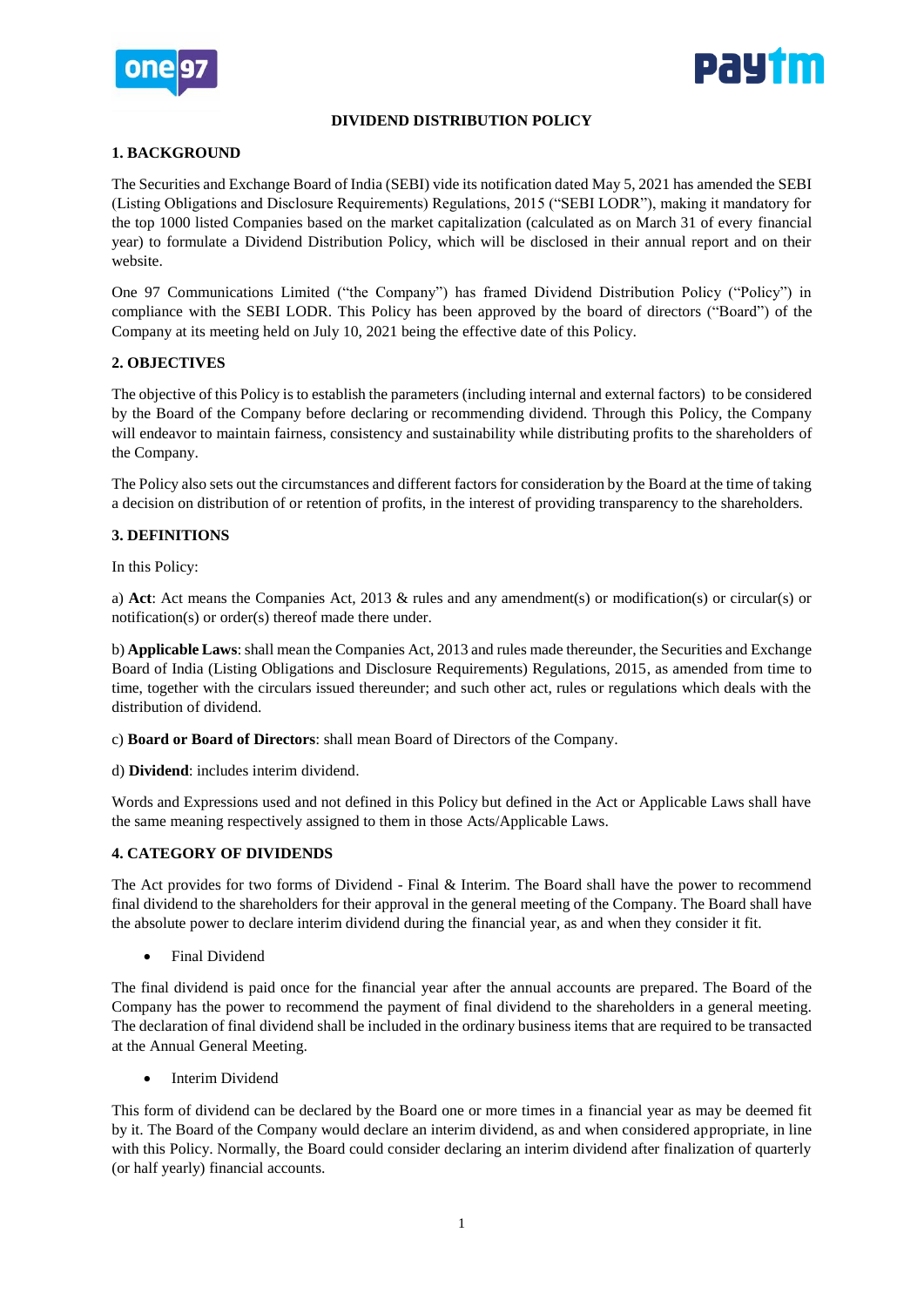



## **5. CIRCUMSTANCES UNDER WHICH THE SHAREHOLDERS MAY OR MAY NOT EXPECT DIVIDEND**

The decision regarding dividend payout is an important decision as it determines the amount of profit to be distributed among shareholders and amount of profit to be retained in business. Hence, the shareholders of the Company may expect dividend only if the Company is having adequate profits after complying with all other statutory requirements under the Applicable Laws.

The shareholders of the Company may not expect dividend in the following circumstances, subject to the discretion of the Board:

- o in case of inadequacy of profits or whenever the Company has incurred losses;
- o whenever the Company undertakes or proposes to undertake a significant expansion project requiring higher allocation of capital;
- o whenever the Company undertakes any acquisitions or joint arrangements requiring significant allocation of capital;
- o significantly higher working capital requirement affecting free cash flow;
- o whenever the Company proposes to utilize surplus cash for buy- back of securities or setting off of previous year losses or losses of its subsidiary/ies; and
- o in case being prohibited to recommend/declare dividend by any regulatory body.

The Board of Directors of the Company may not declare or recommend dividend for a particular period if it is of the view that it would be prudent to conserve capital for the then ongoing or planned business expansion or other factors which may be considered by the Board. The statement of the Policy does not in any way restrict the right of the Board to use its discretion in the recommendation of the Dividend to be distributed in the financial year and the Board reserves the right to depart from the Policy as and when circumstances so warrant.Given the aforementioned uncertainties, prospective or present investors are cautioned not to place undue reliance on any of the forward-looking statements in the Policy, if any.

Provided that, if the Company proposes to declare dividends, on the basis of parametres in addition to the parametres mentioned in the Policy, or proposes to amend the Policy, it shall disclose such changes along with a rationale in its annual report and on its website.

#### **6. PARAMETERS TO BE CONSIDERED BEFORE RECOMMENDING DIVIDEND**

The Board of the Company shall consider the following financial / internal parameters while declaring or recommending dividend to shareholders:

- o Profits earned and available for distribution during the financial year
- o Accumulated Reserves including Retained Earnings
- o Earnings outlook for next three to five years
- o Expected future capital / expenditure requirements of the Company
- o Organic growth plans / expansions
- o Long term investment proposed, capital restructuring, debt reduction
- o Cost of raising funds from alternate sources
- o Crystallization of contingent liabilities of the Company
- o Net Profit earned during the financial year as per the consolidated Financial Statements
- o Cash Flows
- o Current and projected Cash balance
- o Debt repayment schedules, if any
- o Impact of dividend payout on Company's return on equity, while simultaneously maintaining prudent and reasonably conservative leveraging in every respect viz. interest coverage, DSCR (Debt Service Coverage Ratio) Net Debt: EBITDA and Net debt: Equity, including maintaining a targeted rating – domestically and internationally
- o Fund requirement for contingencies and unforeseen events with financial implications
- o Past Dividend trend including Interim dividend paid, if any; and
- o Any other relevant factors and material events